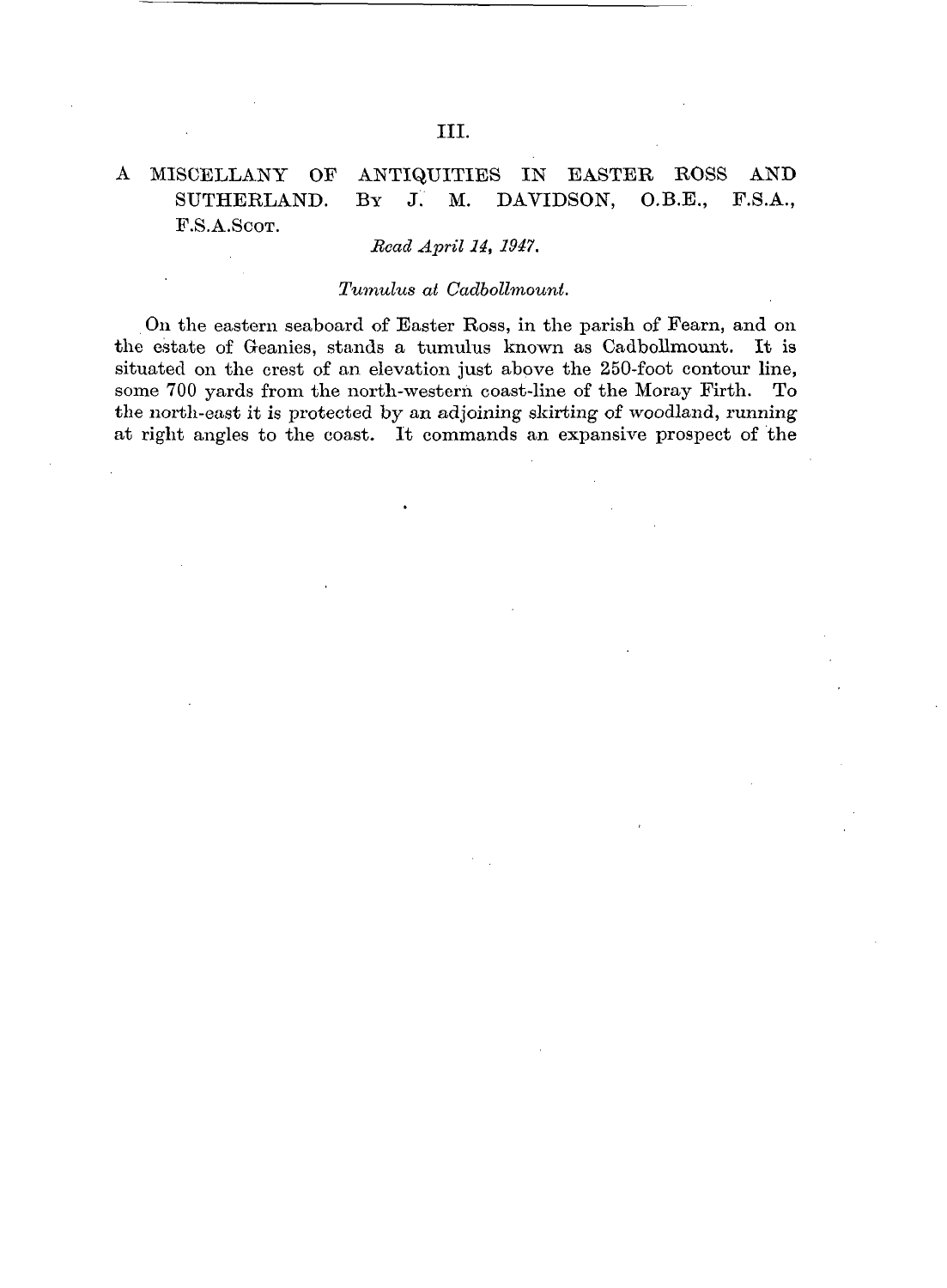Kyle of Sutherland with its mountain background, as well as the seaboard areas of the Cromarty Firth and Morayshire (PI. X, 1).

The tumulus is a truncated cone about 95 feet in diameter at the base,<br>h a flattish ton 10 feet in diameter. Its height is 20 feet. From breaks with a flattish top  $10$  feet in diameter. Its height is  $20$  feet. in the surface caused by rabbit burrowings it appears to be built of earth and clay mixed with stones.

### *Cemetery at Balintore.*

During 1937 when a mound of sand at Balintore, Easter Ross, was being levelled for the foundations of a new housing scheme, a cemetery was discovered, a number of human bones being unearthed.

The housing scheme is an extension to the south-west of the street forming the main road from Hilton to Balintore, and is within a stone'sthrow of the sea. The ground on which it is situated has had a sinister reputation for ghosts, the local name for the locality being Ghost's Hillock long before the recent burials were found. This fact stimulated the concealment of the discoveries due to fears that the linking of the association of ghosts and burials would affect detrimentally the letting of the houses. Publicity was accordingly discouraged: the foundation work was carried on without the interruption of investigators, and no attempt was apparently made to place on record the nature or the circumstances of the finds.

Two skulls and a complete human skeleton were the first relics to be found in the sand. The skeleton was surrounded by stone slabs, and some flints or sharp stones were found in association with it. The skulls were found at the same place, but there was no sign of a stone tomb near them.

More recently burials have been found in some of the back gardens nearby. These were in short cists.

Dr J. J. Galbraith, at that time Medical Officer of Health for Ross and Cromarty, who examined some of the human remains, was of the opinion that the cemetery was a very large one. He did not see any of the later cists, but he thought they were similar to those previously found. "The curious thing," he says, "about the Balintore place is the superstition clinging to the site long before the finds were made, and which must go back a long time as no one living had any idea that it was a burial-place."

Mr Gordon Crawford, Schoolmaster at Fearn, has informed me that a generation ago people used to be frightened of the place and of a little hollow nearby, both of which places they tried to avoid. If, however, on going to bathe they chanced to go near, they threw into the hollow a small stone to ward off any evil.

From the slight evidence here brought together the discoveries might be related to the Bronze Age.

Instances of the tenacity with which superstitions cling to a site and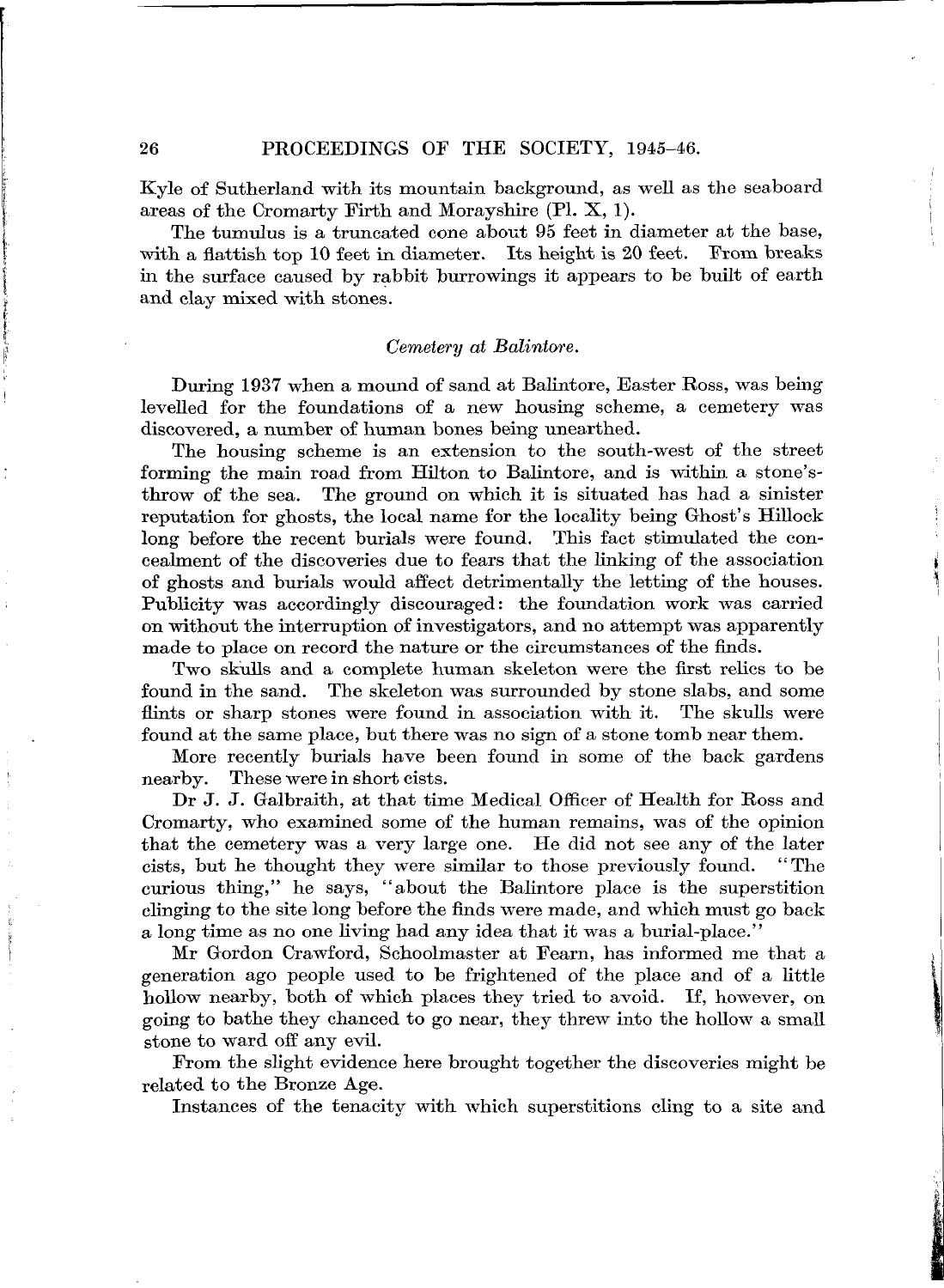which have subsequently been proved to have been founded on fact are recorded from two English counties. The Lexden barrow, west of Colchester, Essex, harboured a belief that it was the burial-place of a king in golden armour with weapons and a gold table. Excavation in 1924 revealed golden armour with weapons and a gold table. a bronze table and ornaments of bronze and gold, with a skeleton clad in chain-mail and wrapped in tunic of a cloth of gold.<sup>1</sup>

From Mold, in Flintshire, comes a similar tale of a woman who was passing a barrow and saw on it a man on horseback, the horse being clad in golden armour. A short time afterwards the barrow was opened and found A short time afterwards the barrow was opened and found to contain a gold peytrel or horse's breastplate which is now in the British Museum.<sup>2</sup>

#### *Chapels.*

On the Tarbat Ness peninsula are a number of sites of chapels, testifying to the existence of Early Christian settlements, some of them associated with the name of Saint Colman or Colmag.

(a) At Portmahomack, *Port-ma-Cholmaig*—Port of Saint Colmag—the site of a chapel is marked on the high ground at Chapel Street by a rough flooring of flat stones in a roughly oblong setting, approximately east and west. A hundred yards away is St Colman's Well, which is said to have been in continuous use for hundreds of years and from which water is still being drawn daily.

(6) At Balnabruaich, *Bal-na-Bruach*—the village on the bank—a continuation, of the village of Portmahomack, lies another chapel site some 50 yards inland on the shore-level from the village street. No remains are now discernible.

(c) At Ballone, on the opposite side of the peninsula, in the shadow of Ballone Castle, but on the shore-level,  $\frac{1}{3}$  mile north-east of the village of Rockfield, are the rather indefinite remains of a chapel.

*(d)* At Cadbollmount, St Mary's Chapel is. situated within a clump of trees about 50 yards west of Cadbollmount farm-steading. The site has been utilised as a dump for farm debris and no trace of the chapel site can now be seen.

*(e)* At Cadboll, on the shore-level, in rush-covered, swampy ground, is a well-defined rectangular earthwork about 84 feet by 60 feet. Within this enclosure traces of a chapel structure are clearly visible in the form of a small rectangular walled building measuring about 37 feet by 22 feet. The direction is due east-west, some 30° athwart its surrounding earthwork.

From this site the Cadboll Sculptured Stone was removed by the proprietor to the British Museum and thence to the National Museum of Antiquities, Edinburgh.

<sup>&</sup>lt;sup>1</sup> L. V. Grinsell, *The Ancient Burial Mounds of England*, p. 50.<br><sup>2</sup> A. H. Verrill. *Secret Treasure*. 1931, p. 27.

A. H. Verrffl, *Secret Treasure,* 1931, p. 27.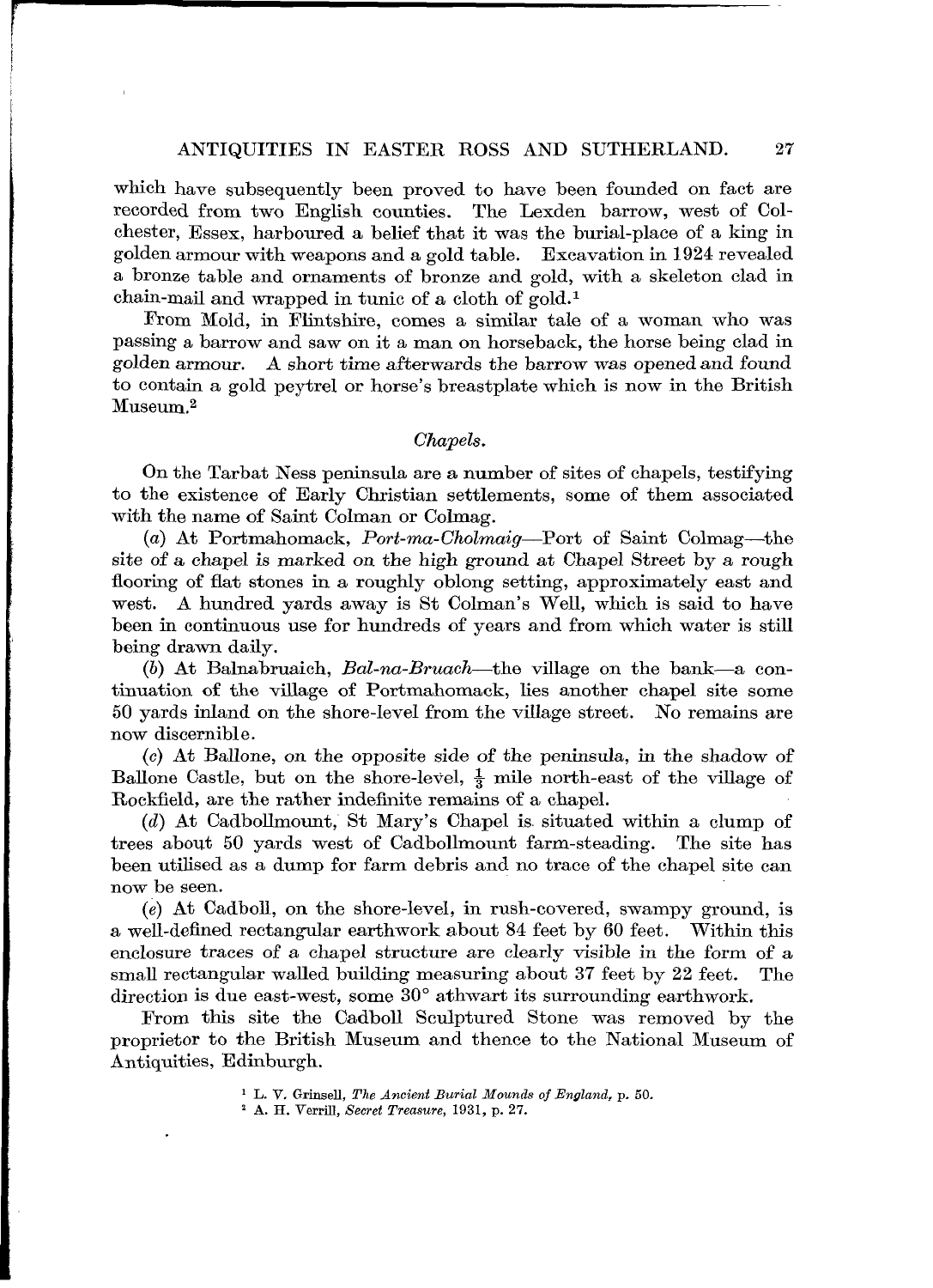## 28 PROCEEDINGS OF THE SOCIETY, 1945-46.

#### *Castles.*

Numerous castle' sites are recorded of which little trace can now be discerned.

(a) Geanies. This was quite unknown locally. The position is marked on the O.S. map as in a large field about 500 yards east of Mains of Geanies Farm. The site was under wheat, and no trace whatever was distinguishable.

(6) Castle Corbet was also quite unknown to the farmer on whose land it was situated.

(c) On an elevation on the edge of the 50-foot raised beach and at the mouth of a dry gully—AUt' o' Chaoling—are the remains of a structure, roughly circular, about 30 feet in diameter. The walling is of stone, standing some 18 to 30 inches high. A break in the walling, suggestive of a doorway, faces N.N.E.

*(d)* About 20 feet north-east, on a projecting spur of the beach, are the remains of a smaller circle some 28 feet in diameter and lying about 4 feet lower than the other. The walls in this case appear to be of earth and sand, with a doorway facing in the same direction.

The situation of the two circles is fine, overlooking the Kyle of Sutherland and Loch Fleet.

#### *Sculptured Grave Slab.*

There is a tradition in the Tarbat Ness district that some hundreds of years ago some bodies were washed up on the eastern shore of the peninsula from a shipwreck. Owing to the impossibility of determining the religious beliefs of the unfortunate drowned men, it is said that none of the local clergy would undertake their Christian burial and they were interred in a common grave on the shore-land near Ballone.

A large, weather-beaten stone slab was located on the seashore about 500 yards north-east of Rockfield. After clearing it of its encrusted fungi, the rude figures of an anchor, a windlass, and a bone, together with some groups of initials and the date 22nd March 1682, were revealed inscribed upon it (fig. 1).

The slab, which was 5 inches thick, was lying horizontally with the sculptured side up. It was of red sandstone. It measured 5 feet 2 inches long, and the width was slightly tapered from 2 feet 6 inches at the one end to 2 feet 2 inches at the other.

The stone was neatly dressed and trimmed, and the sculptor had carefully cut out a panel  $3\frac{1}{2}$  inches wide all round the stone inset  $1\frac{1}{4}$  inch from the edge. He began his lettering at the top left corner and continued across the top and down the right panels of the stone, where his inscription terminated with the date, leaving the bottom and left panels blank. The lettering was neatly and uniformly done in Roman capitals, but apparently he had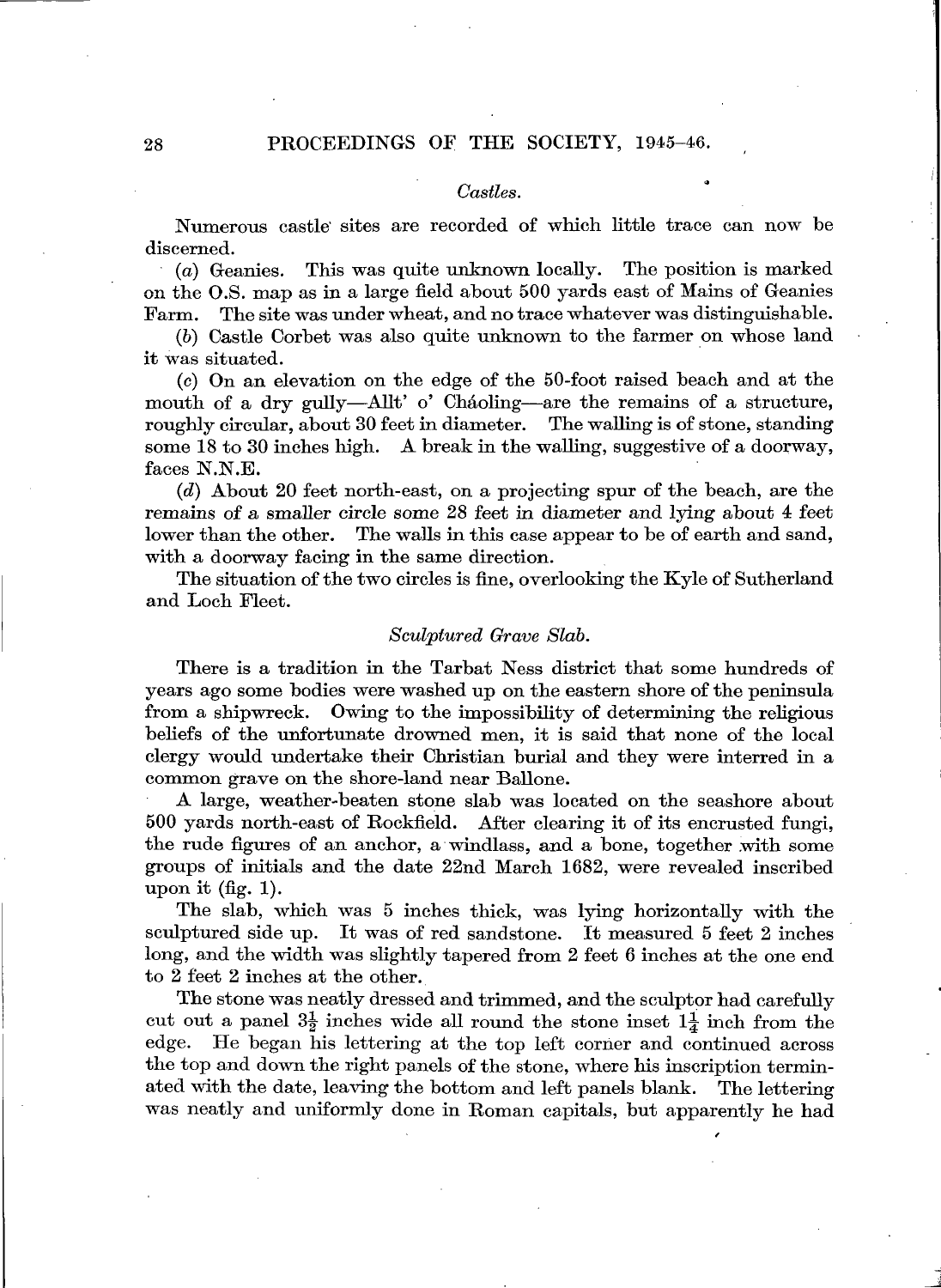misspelled the word March by omitting the letter "R," but he corrected the error by wedging into the cramped space a badly formed Arabic "r."



Fig. 1. Grave slab at Ballone, Easter Boss.

The main central panel was poorly executed. The arms of the anchor are flattish and unreal; the scroll above the windlass appears meaningless and the lettering is ill-balanced and crude.

The proximity to the sea and enveloping sands have dealt unkindly with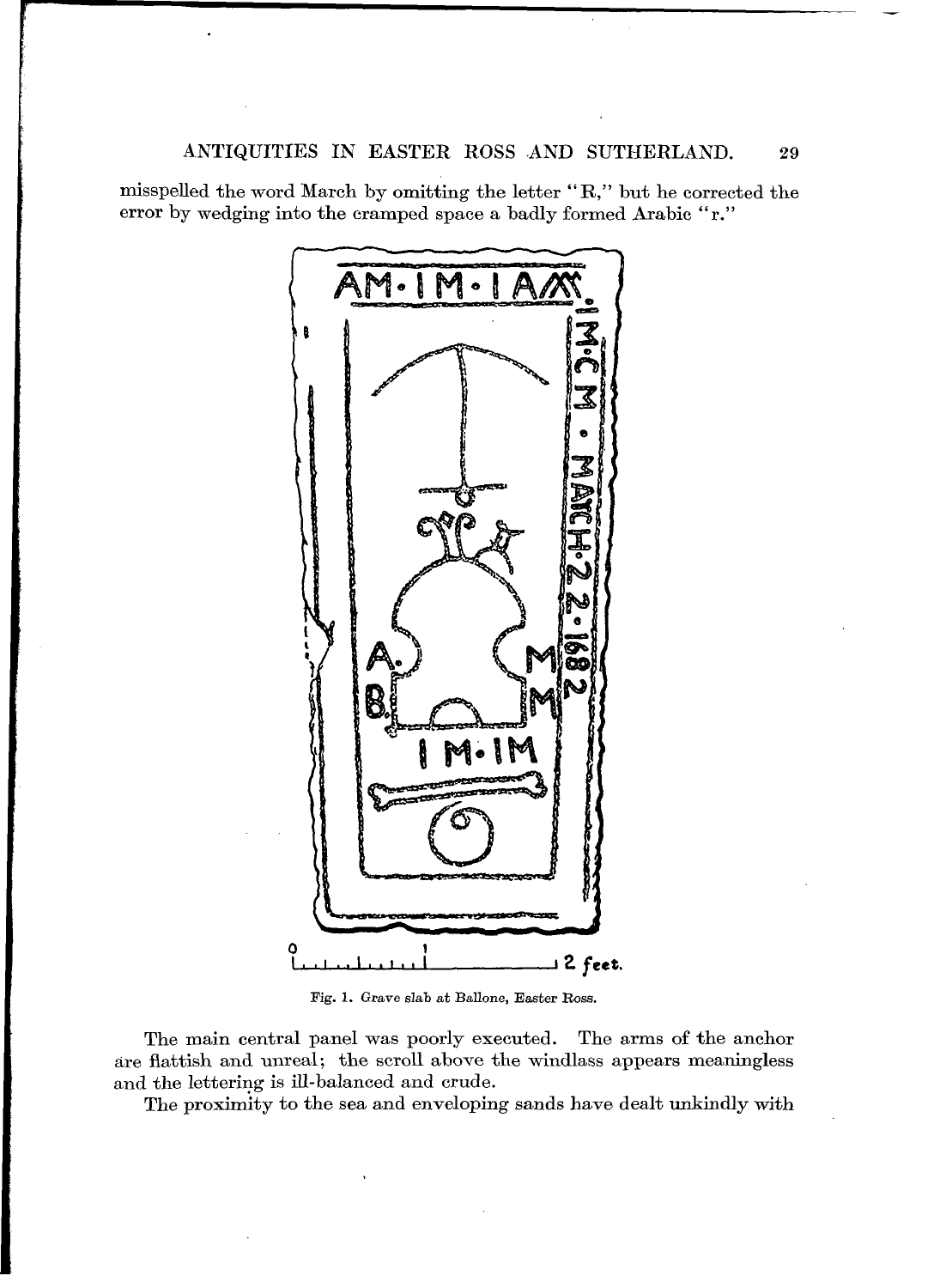the grave itself. The wind has blown the sand from below the tombstone, leaving the latter to rock when balanced on the underlying stones, while there have come to the surface of the rock-filled grave some of the bleached bones of those interred.

The maritime emblems and the absence of Christian symbols make it appear not improbable that this is the sailors' grave referred to. Some kindly disposed person evidently had seen to it that their last resting-place was not left unmarked. How, in the absence of information regarding the religious tenets of the drowned men, their initials were ascertained must remain a matter of conjecture, although the prevalence of the surname initial "M" might indicate that the boat's crew were largely members of the same family. Perhaps a ship's log may have survived to provide some evidence of the names of the crew.

## *Saddle-Quern.*

Built into the lower part of the north-west stone gate-post of the Portmahomack parish churchyard, abutting the Tarbet Ness road, is a saddle-quern with its concave face protruding.

#### *Chambered Cairn, Kinrive.*

To the Inventory of Cairns and Chambers, Easter Ross,<sup>1</sup> there might be added a further note regarding the Chambered Cairn, No. 8, Kinrive. This is known locally as "The King's Head Cairn," which has given its name to the hill on which the three cairns noted are situated, Kinrive (Gael. *Canna-na-Righ)—*the head of the King.

The cairn is completely demolished, the outer perimeter alone being now discernible by a ring of stones overgrown by grass and bracken. All portable stones have been removed, the site of the cairn being left somewhat saucer-shaped.

The central chambers have in some measure resisted the wreckers, some few uprights being still standing while others are prostrate. Two uprights are particularly massive, one to the west standing 7 feet high, 4 feet 6 inches wide, and 2 feet thick, the other to the south being 6 feet 6 inches high, 6 feet wide, and 18 inches thick. A large displaced capstone measuring 7 feet by 4 feet by 2 feet is still supported by fallen stones. The tangle of wreckage is so confused that it *is* difficult to determine the general framework. A small outlying cist 4 feet 4 inches by 3 feet 6 inches is probably the most recognisable feature. The chambered remains are crowned by a large and gnarled birch tree, the roots of which envelop the superstructure.

The demolition appears to be less recently done than the thirty years

1  *Proc. Soc. Ant. Scot.,* vol. Ixxviii. (1943-4), p. 31.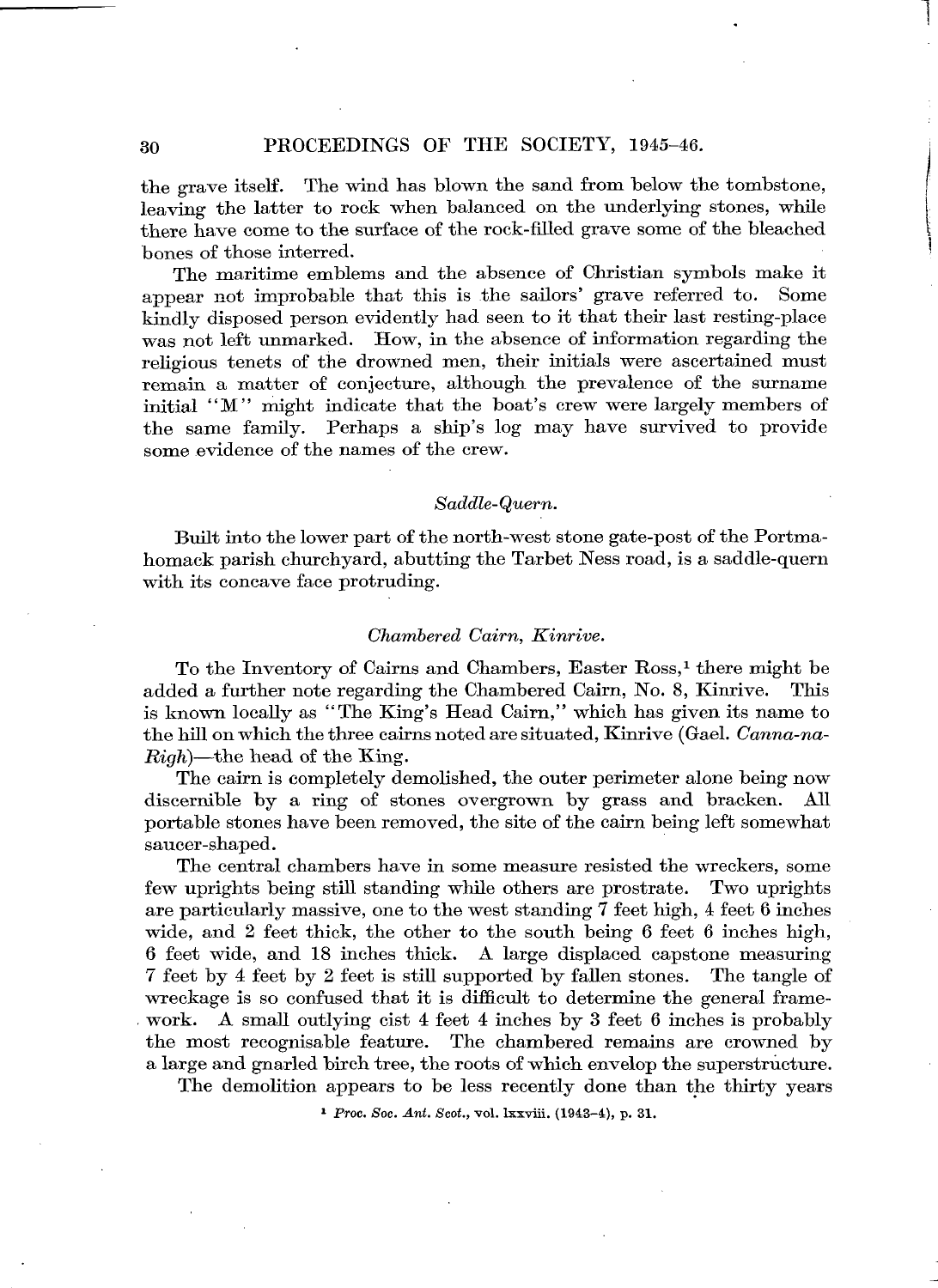## ANTIQUITIES IN EASTER ROSS AND SUTHERLAND. 31

stated. The period of sixty years was mentioned locally, and from the tree growth surmounting the remains this might even be an underestimate. A human skull was said to have been found during the destruction of the cairn. This skull is now said locally to have been "the head of the King."

#### *Stone Hatchet from Balvraid, Skelbo, Sutherland.*

Some years ago a stone hatchet was found in the burn flowing through the Balvraid Wood, about one mile from its mouth near Skelbo Castle.



Fig. 2. (a) Stone hatchet from Balvraid; (b) Bronze brooch from Cuthill Links, Dornoch; *(c)* to  $(f)$  Arrow-heads from Golspie Links;  $(g)$  and  $(h)$  Arrow-heads from Cuthill Links.

The tool (fig. 2a) is neatly cut out of a flat block of hard grey millstone grit, and is 12 inches long, including the handle. The blade is  $7\frac{1}{2}$  inches The tool (fig. 2*a*) is neatly cut out of a flat block of hard grey millstone<br>grit, and is 12 inches long, including the handle. The blade is  $7\frac{1}{2}$  inches<br>long and  $4\frac{1}{2}$  inches wide, the thickness being uniforml long and  $4\frac{1}{2}$  inches wide, the thickness being uniformly about  $\frac{3}{4}$  inch. The weight is  $2\frac{1}{2}$  lb. The butt edge is square and the utility edge rounded and abraded.

A polished stone axe was found at the same time and in the same place, but it was thrown back into the burn and has not since been recovered.

#### *Prehistoric Sites near Dornoch, Sutherland.*

On the Cuthill Links, some three miles west of Dornoch, through which the road to Ferrytown passes, are some sites of prehistoric interest. There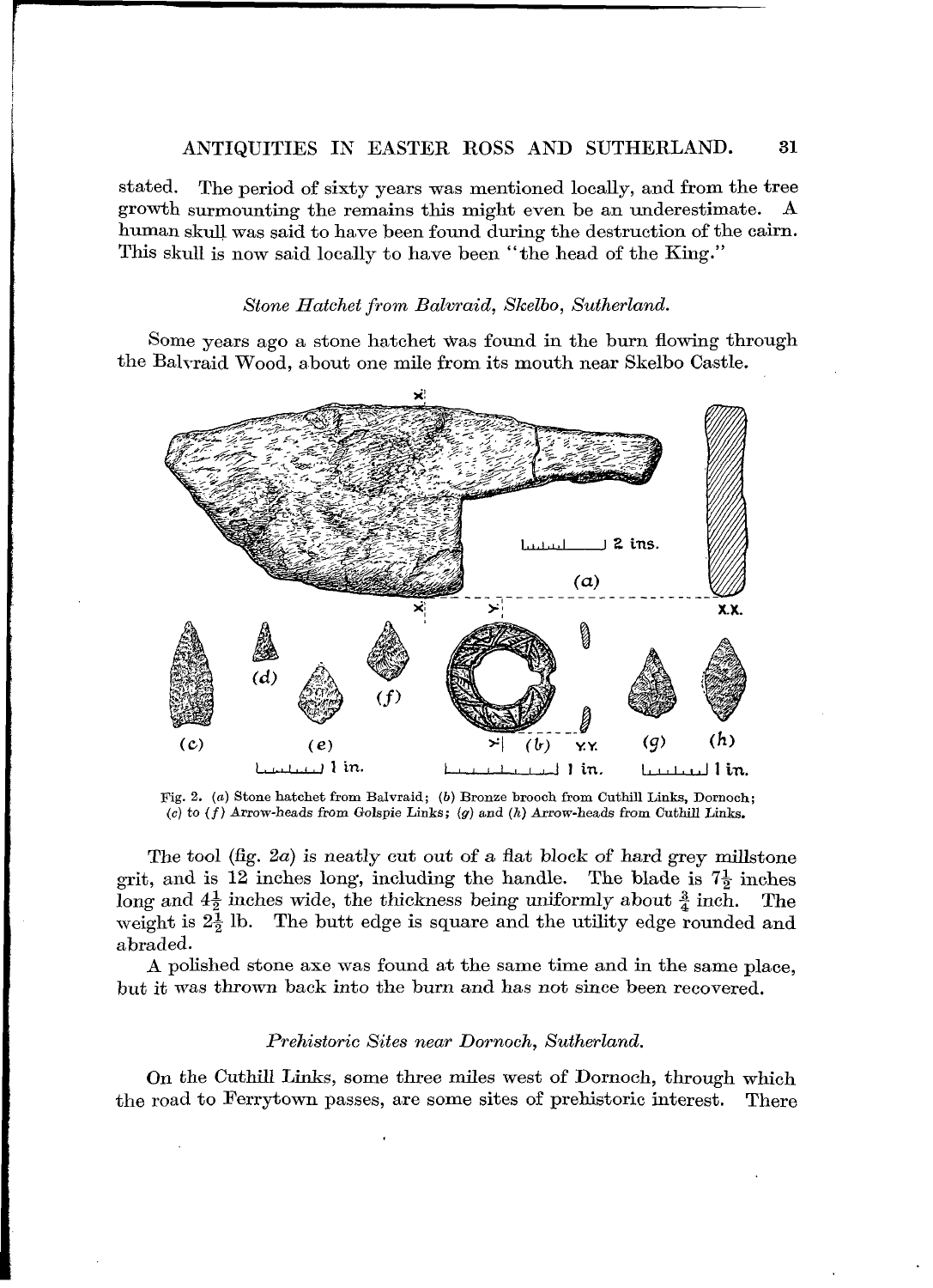are evidences of some stone industries involving the use of flint as well as a number of native rocks: a shell midden of considerable size has furnished not only a great variety of shells and some bone refuse but also a large number of stone-flaked artifacts.

The links consist of sand-dunes piled up on the 25-foot beach, these being interspersed with wind-blown areas of gravel. On these latter patches many finds have been made. No stratigraphical evidence has been obtained, as all of them have been picked up from the surface. Among the . more noteworthy of the objects found are:

(1) A small circular brooch of bronze (fig. 26) measuring 1 inch outside and  $\frac{3}{4}$  inch inside diameter. The circularity is broken both outside and inside by a recess for a looped pin. The metal is very thin, but the strength of the brooch has been greatly increased by a slight convexity on its decorated side. The reverse—concave—side is quite plain.

The decoration is a simple leaf motif repeated all over the surface. It is vigorously executed—the central stem of the leaf and the slanting veins being represented by bold cuts as though they had been impressed by a sharp, chisel-edged tool. A minute examination, however, reveals that the markings are not tooled or stamped but that the brooch was moulded and cast in its ornamented form. This is borne out by the fact that the plain, reverse side bears no evidence of chisel application, as would have been the case had each mark been impressed by a blow. The hinge for the pin is slightly rounded through wear. The pin itself was not found.

In the Dunrobin Museum, Golspie, are two bronze brooches of similar type, both found in Sutherland. One of about the same size, with indistinct markings, was found in 1879, while the other, found four years earlier in Lairg, is about  $2\frac{1}{2}$  inches in diameter, and has as its decoration a leaf pattern similar to the one described above.

(2) Arrow-head (fig. *2g)* of amber-coloured flint delicately tipped at the point with "Buchan red."

(3) Lozenge-shaped arrow-head (fig. *2h)* of mottled brown flint. One point was broken.

## *Arrow-heads from Golspie Links.*

Golspie Links, from about two miles south of Golspie village to Littleferry, have long been recognised as an area prolific in prehistoric finds. Great numbers of arrow-heads and implements of flint have been found there over many years. A search for a prehistoric workshop floor was not successful, but the undernoted were brought to light:

(1) Arrow-head (fig. 2c) of clear quartz  $1\frac{1}{2}$  inch long by  $\frac{3}{4}$  inch wide. It is slightly convex on one side and somewhat unevenly flat on the reverse.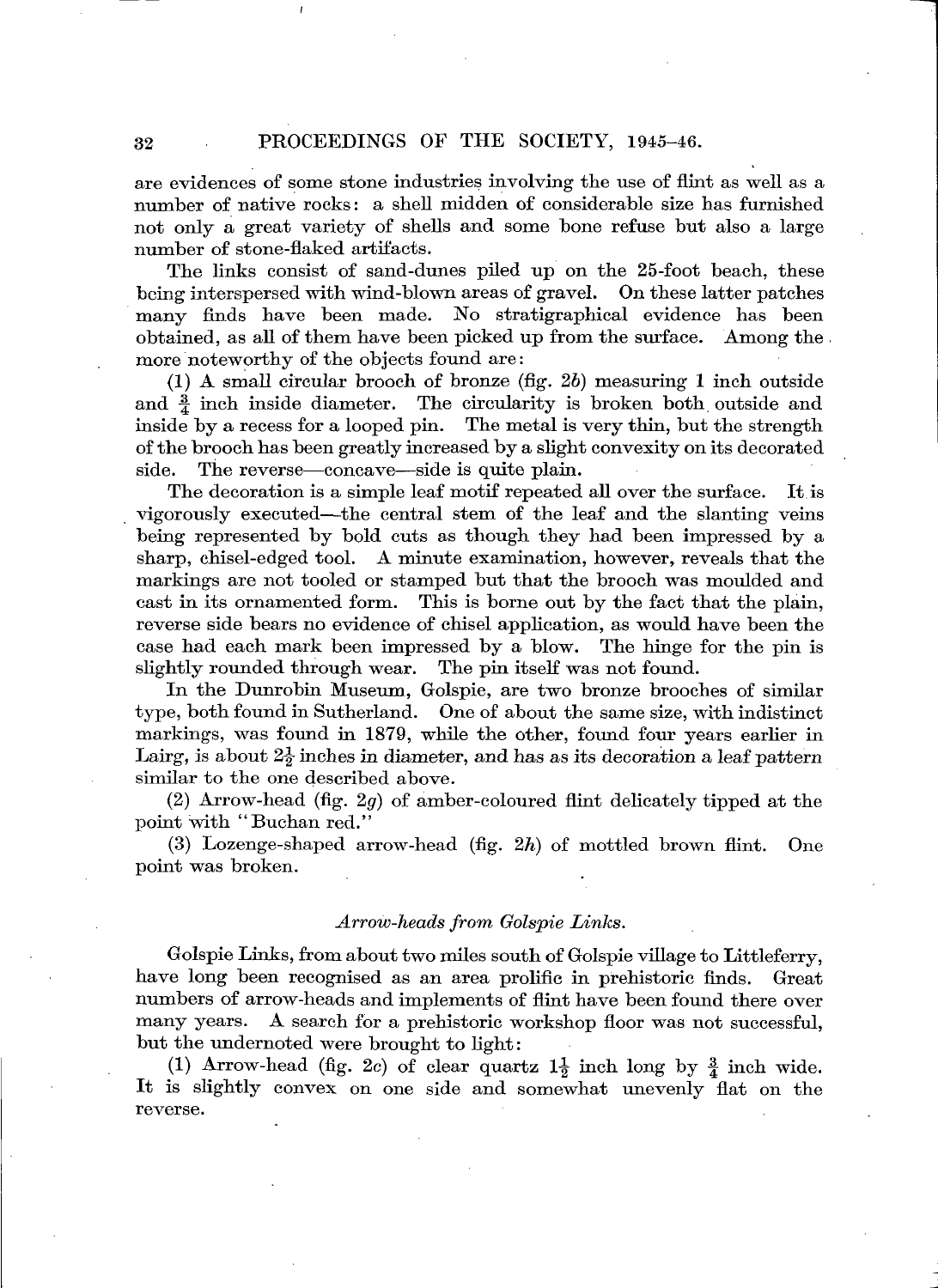# Proc. Soc. Ant. Scot.]

# [VOL. LXXX. PLATE X.



1. Tumulus at Cadbollmount, Easter Ross.

J. M. DAVIDSON.

ANTIQUITIES IN EASTER ROSS AND SUTHERLAND.



2. The Abbot's Cross, Lintrathen, Angus.

W. FENTON.

THE ABBOT'S CROSS.  $[To\ face\ p.\ 32.$